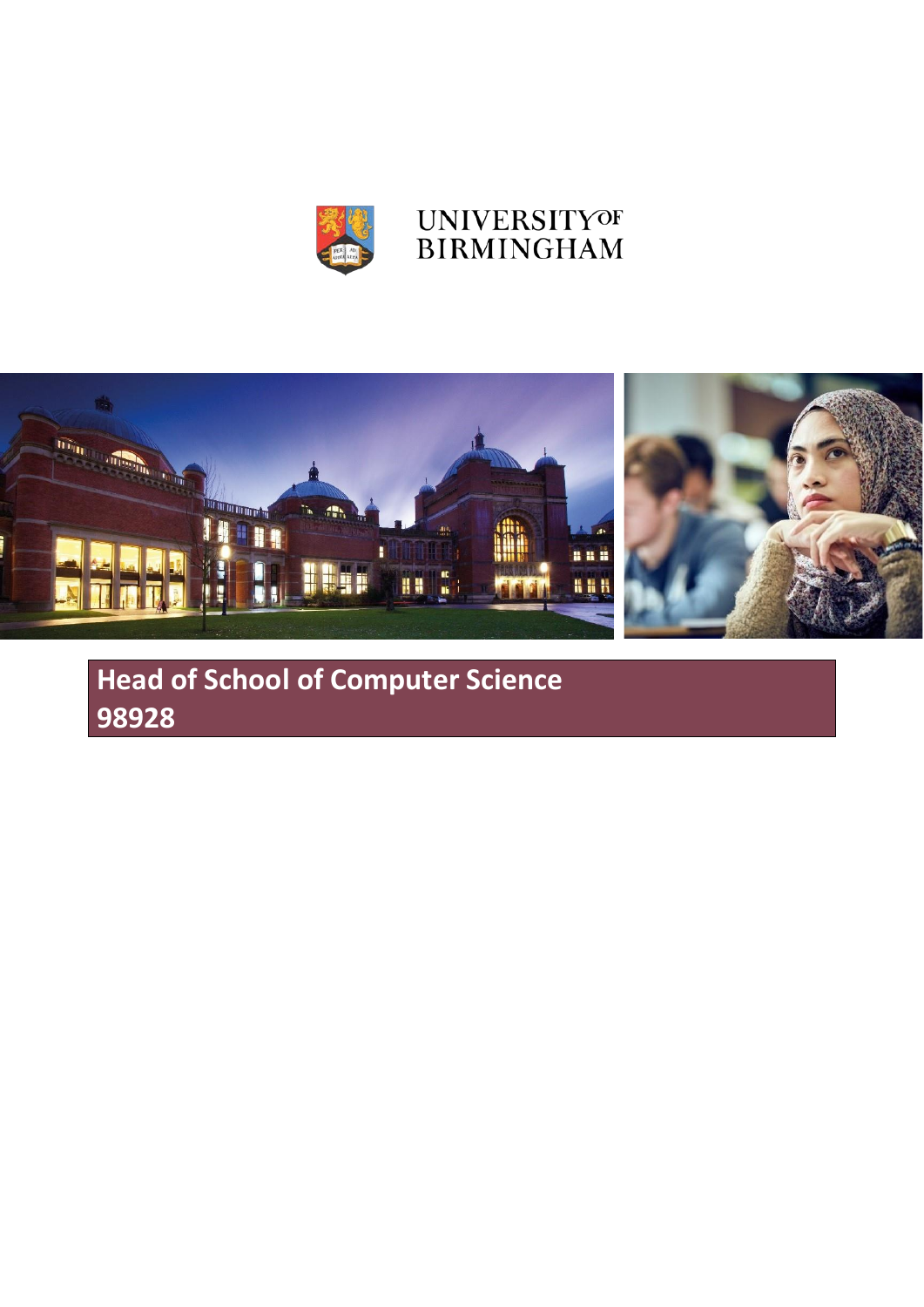# **Role Profile**

By virtue of their scholarship the Head of School is first and foremost an inspiring academic leader.

Whilst the breadth of our Schools vary, both in terms of discipline variety and numbers of colleagues employed, the behaviours and capabilities required of Heads of School are common and are characterised by the commitment, drive and collaborative spirit that should underpin all leadership activities at the University of Birmingham. Reporting to the Head of College and a member of the College Executive Board, they are responsible for the delivery of academic, financial and people management of the School and as a senior leader, contributing to the delivery of the College and University strategic plan.

# **Main responsibilities**

- Provide academic and managerial leadership within the School, to help build the capability and capacity to deliver excellence in research, education, influence and resources
- Develop and deliver a School strategic plan, which supports the College and University's strategic framework - be open and receptive to examining and challenging all aspects of the School's operations, and able to drive both continuous and step-change improvements to maximise performance at all levels and to deliver School targets
- Provide leadership and inspiration for the School in terms of direction, new ways of working and to act as a role model for collegiality across the University, aligning school interests with those of the institution
- Review progress of the School and individuals against agreed objectives and targets, identifying action to encourage and support continuous improvement and contribution across teaching, research and administration, addressing concerns with fairness and transparency
- Lead the School, to develop and maintain active multi-disciplinary networks and collaborations, internally and externally, nationally and internationally, helping to enhance the reputation of the School's education and research provision
- Play an active role in the College Board, with collective responsibility for decisions taken by the Board and contribute to wider College leadership
- Work closely with the College Directors of Research & Knowledge Transfer, of Education and of Global Engagement, to develop robust and effective School plans that support the College and University strategy
- Develop and implement a vision and culture (including policies and procedures) that actively promotes equality and values diversity and inclusion, identifying and implementing actions within the school in all processes that support this agenda
- Deliver efficient and effective financial management and use of resources
- Ensure efficient management and operation of undergraduate and postgraduate taught courses
- Ensure compliance with legislation and university policies, including health and safety, in conjunction with the School Operations Manager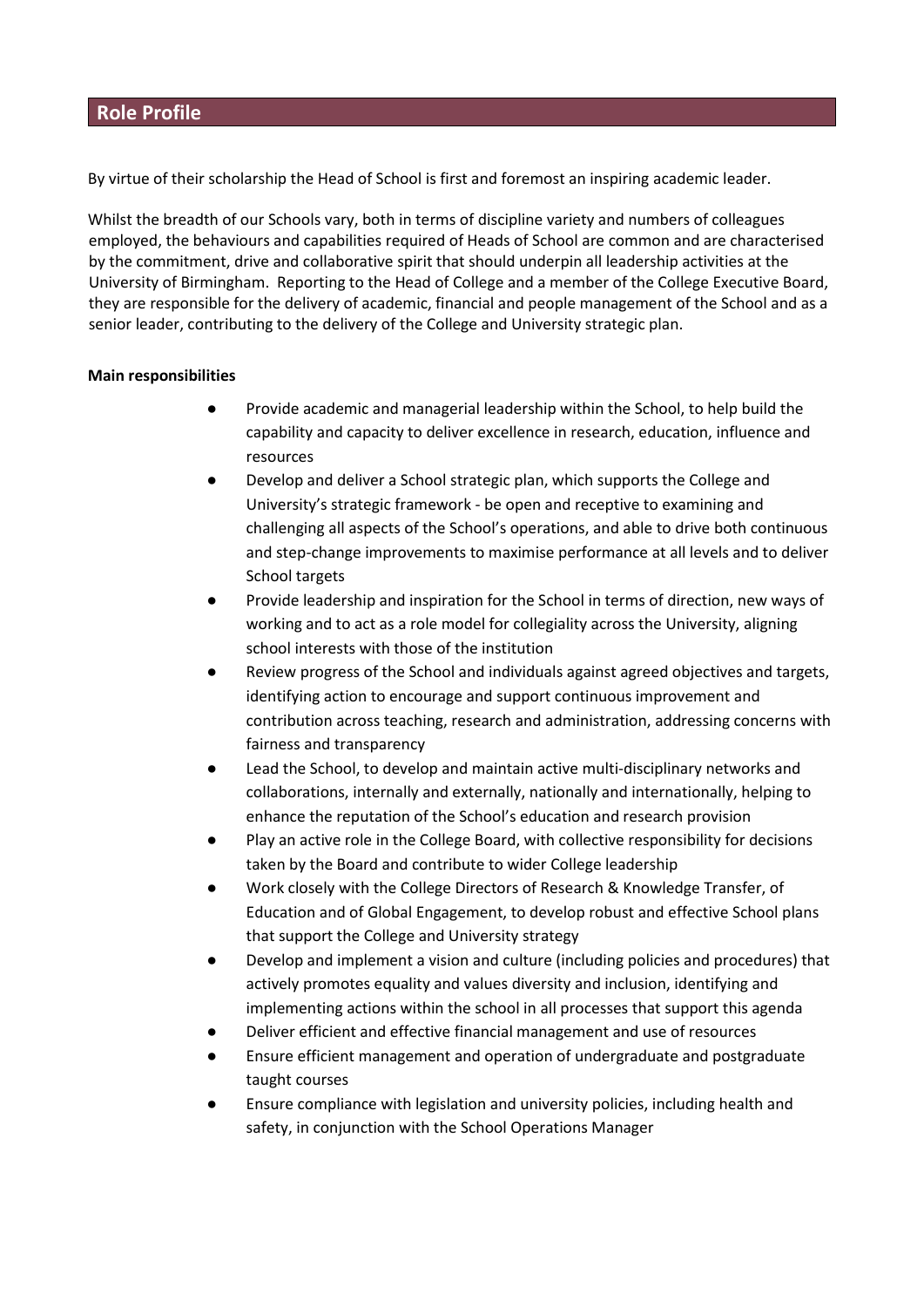# **Person Specification**

The expected profile of appointee is as follows:

- Ability to articulate the value and purpose of education and research across the School's disciplines and to explore and build productive collaborations beyond the school and institution
- Considerable personal integrity and commitment to the development of a collaborative culture
- Ability to motivate staff and build collegiality and excellent working relationships with colleagues across the College and University
- A track record in developing equality and diversity strategies, policies and procedures to promote and improve equality, diversity and inclusion for staff, students and other stakeholders. Articulates the link between the moral and business case for promoting and ensuring equality, diversity and inclusion to achieve organisational priorities.
- Have a sound commercial understanding of how a leading international School operates in a highly competitive global marketplace. A commitment to take forward the School's strategy and possess the know-how critical to be able to identify strengths and weaknesses, harness opportunities, forecast market trends and threats, and implement suitable contingencies
- Ability to engage with the wider West Midlands region as well as national and international stakeholders with an understanding of how to implement and deliver new initiatives
- An exceptional Scholar with academic credibility among peers and evidence of an outstanding and sustained international research, evidenced by a substantial record of international quality and successful grant portfolio
- Evidence of delivering excellence in the design and delivery of teaching, at both undergraduate and postgraduate level and evidence of activities which advance the student learning experience, or which enhance the teaching and learning performance of colleagues
- The ability to lead the school and staff within it through successful organisational change and development
- A PhD in a relevant discipline

| <b>Informal Enquiries:</b>          | Professor Stephen Jarvis, Pro Vice-Chancellor and Head of College of |
|-------------------------------------|----------------------------------------------------------------------|
|                                     | <b>Engineering and Physical Sciences</b>                             |
| <b>Insert contact details here:</b> | S.A.Jarvis@bham.ac.uk                                                |
| <b>Full/part time:</b>              | Full time                                                            |
| Duration of post:                   | Permanent                                                            |
| Post is open to:                    | <b>Internal and External Candidates</b>                              |
| Grade:                              | Professorial                                                         |
| Salary:                             | Competitive for an outstanding candidate                             |

# **How to apply**

To apply, please complete an application and attach your CV to: <https://bham.taleo.net/careersection/external/jobsearch.ftl?lang=en&portal=101430233>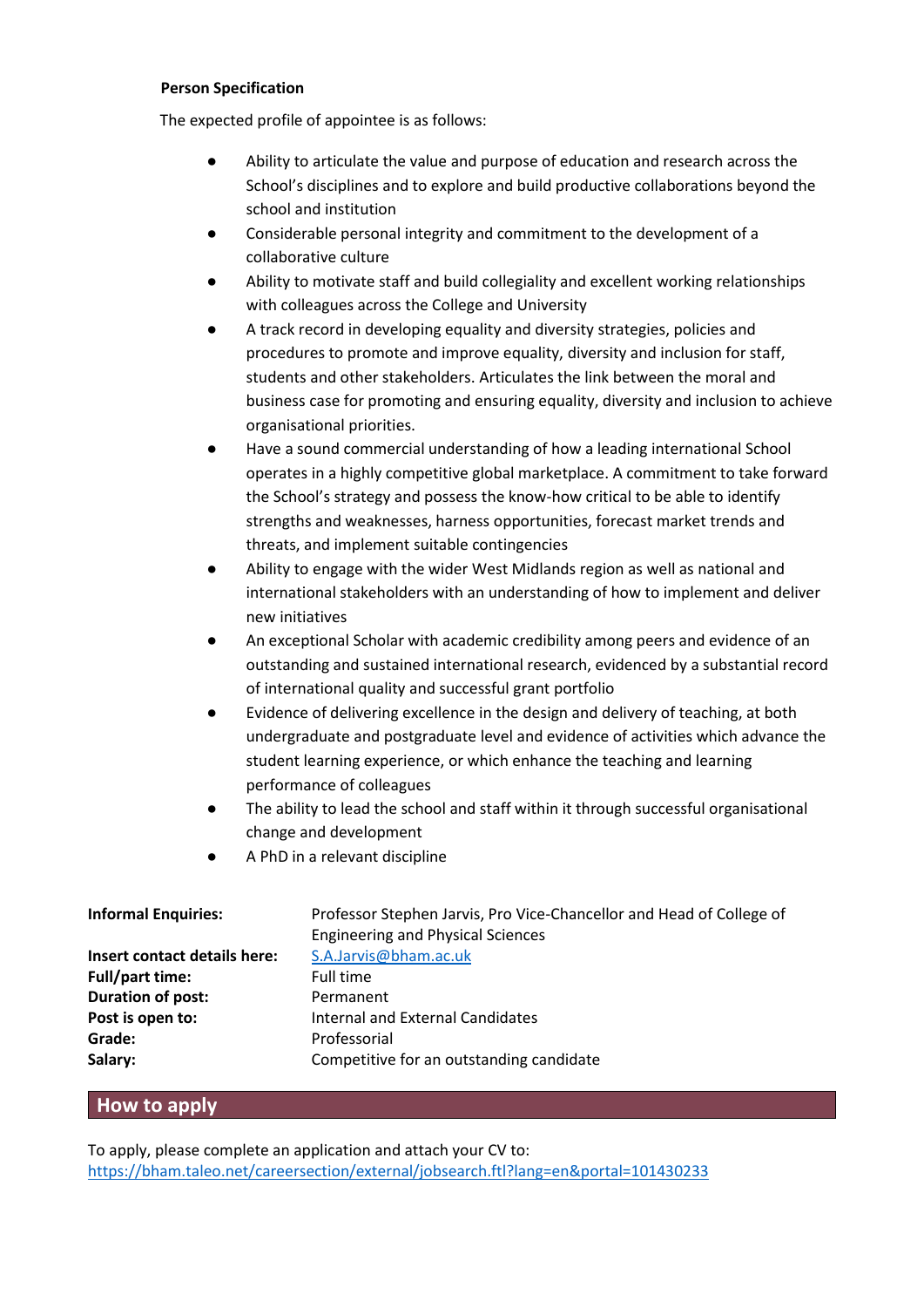Please quote job reference 98928 in all enquiries. As part of our senior recruitment process your application may be shared in confidence with two external assessors (these will typically be professors within a related academic field, but external to the University of Birmingham). Therefore your application may need to be sent outside the EEA. Their views may be sought on your suitability for shortlist and they may also be invited to be involved in the interview process. If you have any queries or concerns about this, please contact Emma Stanway (College HR Business Partner) on e.stanway@bham.ac.uk to discuss further.

# **The School**

The School of Computer Science is a vibrant community of scholars and students focussed on the delivery of world-leading research and high-quality teaching. Its research strengths include cyber security, AI and data science, human-centred computing, computational life sciences, robotics and computer vision and theoretical computer science. The synergy between fundamental and applied research has fuelled collaboration with over 80 companies, from local SMEs to major international corporations. Through patents, licences and collaborative projects, and activities have impacted the automotive, robotics, cybersecurity, education, healthcare and manufacturing sectors.

The School lies at the heart of the University's approach to multi- and inter-disciplinary working with engagement with other disciplines including biosciences, engineering, humanities, law, mathematics and medicine. Our membership of The Alan Turing Institute recognizes these areas of expertise and offers significant opportunity for further leadership in the national agenda.

It was one of the first Computer Science departments in the country and has a long history of pioneering courses at undergraduate and postgraduate level, as well as an active PhD programme which includes collaborative scholarship scheme with a number of international partners. Recently we have attracted young researchers from internationally renowned institutions, including Oxford, Carnegie Mellon, Princeton, and Max Planck Institutes and investment into infrastructure and facilities has facilitated the uptake of our research by industry and beneficiaries, and subsequent impact.

In addition to conducting world leading research, the School of Computer Science teaches about 700 undergraduate students and about 600 postgraduate taught students on our campuses in Edgbaston and Dubai.It employs over 55 academic staff and a number of postdoctoral fellows, teaching fellows and PhD students. It is home to both EPSRC and Royal Society fellowship award holders. It has established partnerships with industry, including with PwC, Hewlett Packard, Samsung, Jaguar Land Rover, and other international companies. It has staff who hold joint and honorary appointments with the likes of Google and with universities in Europe, the USA and China.

# **The College**

The College of Engineering and Physical Sciences is tackling some of the biggest challenges facing humankind from climate change and sustainability to staying healthy and tackling disease. Our vibrant community of over 1,100 academic and professional services staff work collaboratively across a range of disciplines and interdisciplinary fields. We have research institutes and centres spanning diverse areas including energy innovation, quantum technology, railways, healthcare technology, robotics and cyber security. Our research spans the full spectrum from discovery to translational research. The College has a critical mass of well over 800 academic staff that is continuing to increase. We have a rapidly expanding research grant portfolio and steady growth in research awards. Our professional services staff provide valuable expertise, working in partnership with academic colleagues to support research activity and help the College to develop its influence regionally, nationally and globally.

The College is home to well over 7,500 students in Birmingham plus hundreds more on our Dubai campus and at our Joint Institute in China. They study a diverse range of undergraduate, postgraduate taught and research programmes. Our education portfolio is also growing with the introduction of online learning and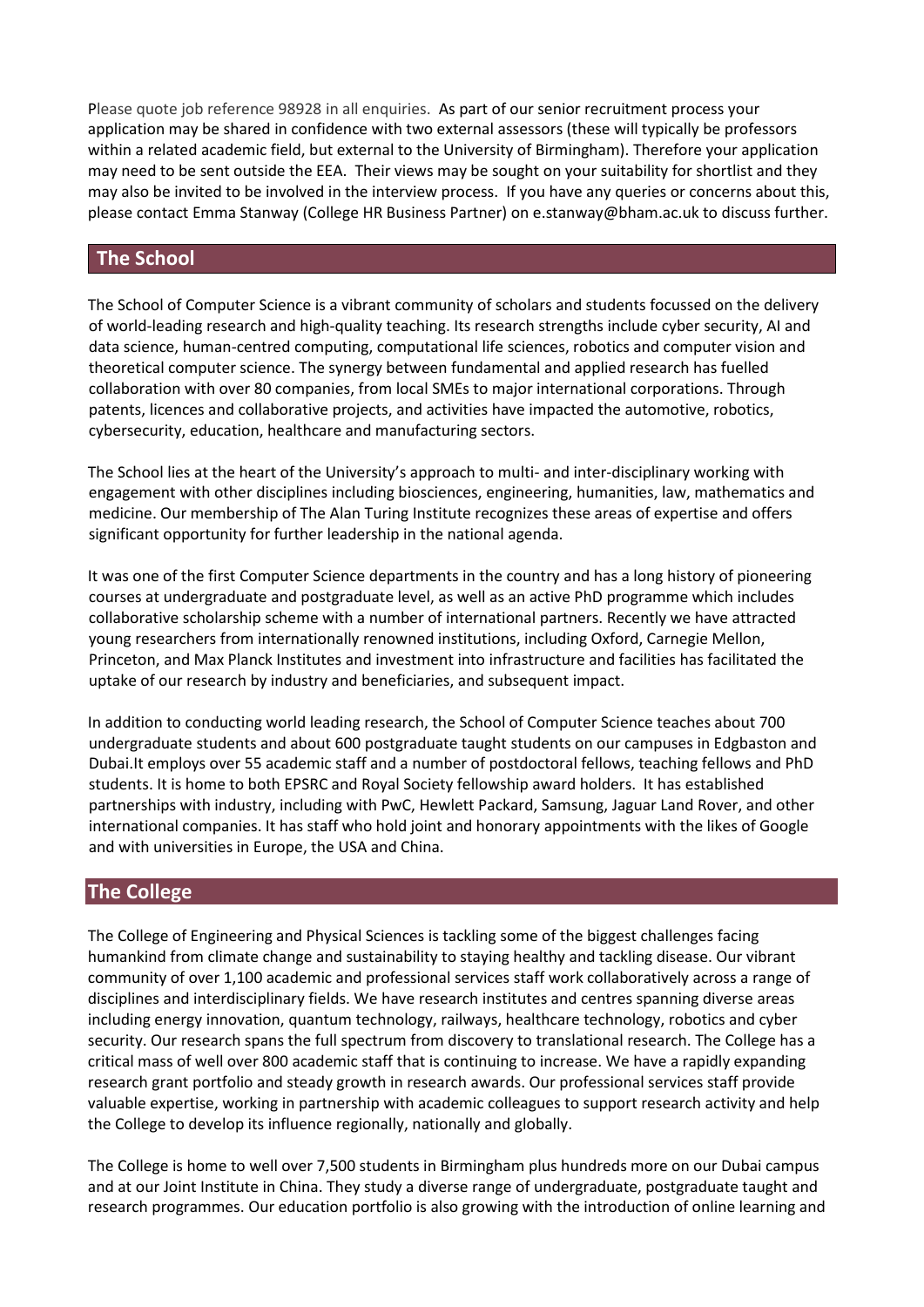continuing professional development courses. Academic and professional services colleagues work in partnership to attract high quality students from around the globe and ensure a high quality experience for our students and their wellbeing, whatever location or method of study they choose.

The College is comprised of seven Schools:

# **School of Chemical Engineering**

One of the oldest and largest, our prestigious School of Chemical Engineering has a rich history and continues to make an impact with internationally recognised research into areas including cleaner energy, healthcare innovations and healthier food products. The School has one of the largest concentrations of chemical engineering expertise in the UK. It continually ranks highly in league tables and is 4th in the Guardian 2021. The School attracts top quality students who benefit from using world-class facilities and strong links with key employers for placements and graduate jobs.

#### **School of Chemistry**

The School of Chemistry has four Nobel prize laureates among its staff and alumni, and with pioneering research it is tackling many of today's global issues including sustainability and plastics. It is one of the best equipped chemistry departments in the country and will soon have a new base, the Molecular Sciences Building. The School is proud of its student community and ranked top in the Russell Group in the 2021 National Student Survey for overall satisfaction.

#### **School of Computer Science**

The School of Computer Science is breaking new ground with its research in the theory and practice of computational systems and their applications. The School's focus is on AI, robotics, theory of computation, cybersecurity and privacy, computational life sciences and human-centered computing. It is also attracting rapidly growing numbers of both undergraduate and postgraduate students to its suite of programmes in Birmingham and on the Dubai campus. This includes the degree apprenticeship programme with PwC and a 'year in computer science' scheme that gives non-computing students the opportunity to study a subject that will enhance their employability. The School has a vibrant student community and active clubs.

#### **School of Engineering**

The School of Engineering is made up of three departments: Civil Engineering, Electronic, Electrical and Systems Engineering, and Mechanical Engineering. The School has recently moved into a brand new, stateof-the-art £46M building designed to support academic collaborations and enhance student experience. The School's internationally recognised expertise in rail is at the heart of the building with the Birmingham Centre for Railway Research and Education, the Centre of Excellence in Digital Systems and the UK Railway Research and Innovation Network. Other research areas also include sustainable cities, remote sensing technologies and space weather. The School has an extensive portfolio of programmes designed to equip the modern engineer with the necessary skills. These are delivered in both Birmingham and Dubai.

#### **School of Mathematics**

Internationally renowned for its research, the prestigious School of Mathematics has particular strengths in combinatorics, analysis, algebra and optimisation. The School prides itself in having an inclusive community of learners and attracts large numbers of undergraduate and postgraduate students. The School is consistently highly ranked, it is 5th in the Guardian league table 2021. The School also plays an important role in the College's international education. It runs dual degree programmes in China at the Jinan University-University of Birmingham Joint Institute (J-BJI). The J-BJI has more than 800 students taught in English by flying faculty from Birmingham. Those students also have the opportunity to travel to Birmingham on study abroad and summer school programmes.

#### **School of Metallurgy and Materials**

The School of Metallurgy and Materials is home to researchers and students in a range of disciplines including metallurgy, materials science and engineering, nuclear engineering and science, and aerospace.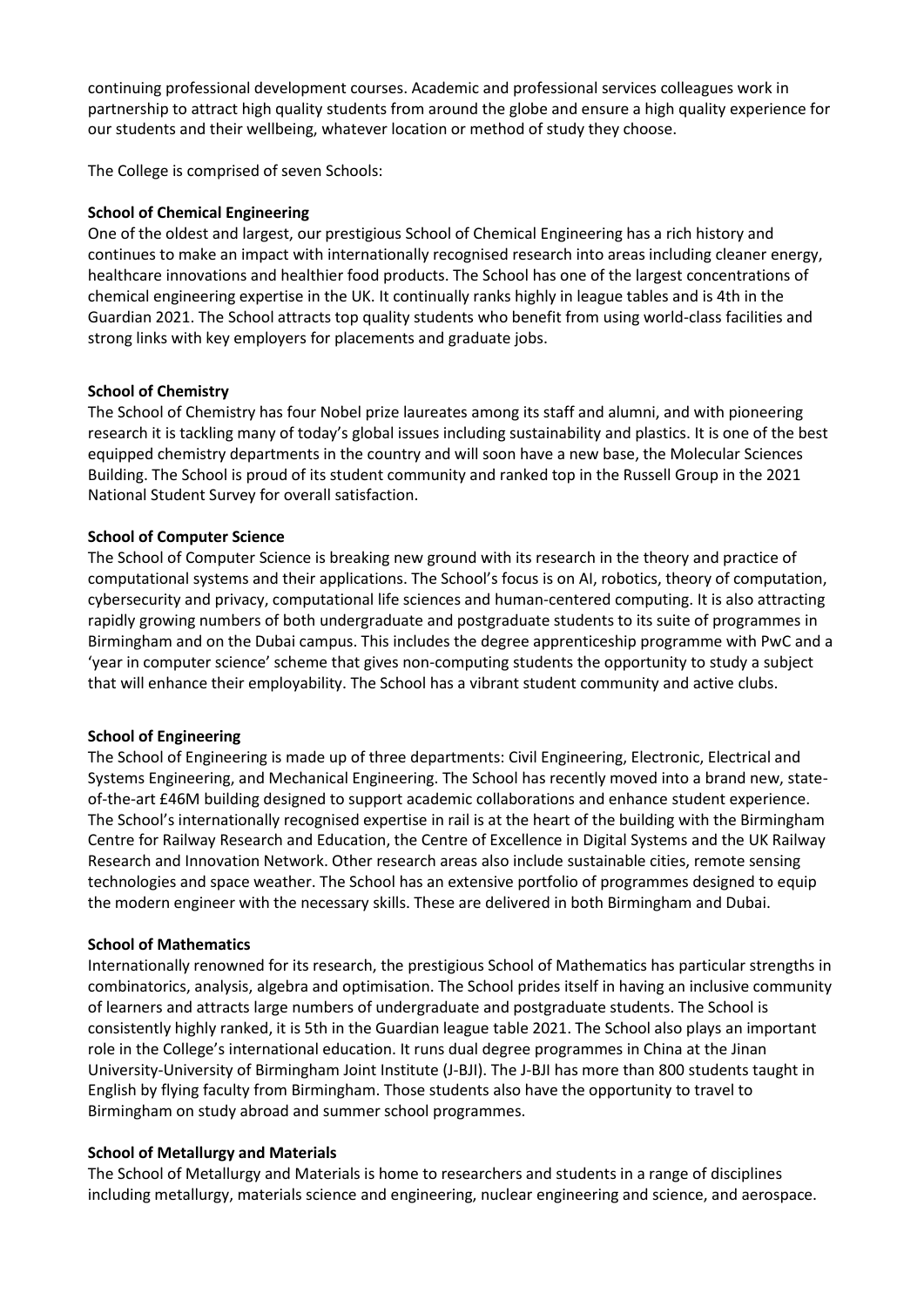Metallurgical studies at Birmingham date back to 1881 and the School is now considered to be a leader for many areas of metallurgical research. The School has over 100 active research grants. It consistently ranks highly in league tables and has an enthusiastic community of students across its range of undergraduate and postgraduate programmes.

# **School of Physics and Astronomy**

The School of Physics and Astronomy excels in research and teaching. Its academics have been at the forefront of discoveries including the development of radar and the microwave oven, as well as recent detections including the Higgs Boson and gravitational waves. Two former staff were awarded Nobel prizes for Physics in 2016. 90% of the School's research outputs were rated as world-leading or internationally excellent by the Research Excellence Framework (2014). Research areas include particle and nuclear physics, quantum matter, stars and exoplanets. The School is home to the Institute for Gravitational Wave Astronomy. Highly ranked in league tables, the School attracts top quality students to its range of taught and research programmes.

Beyond the School structure, the College has a huge breadth of research activity and outputs. Our computer scientists are driving forwards the University's new Institute for Interdisciplinary Data Science and Artificial Intelligence, a nexus for collaborative research and education. At the Birmingham Energy Institute, we are focused on the global challenge of energy consumption and are creating technology and guiding policy to shape energy solutions. Our robotics experts are working on solutions for decommissioning nuclear waste at the National Centre for Nuclear Robotics, addressing one of Europe's most complex environmental challenges.

We lead the UK Quantum Technology Hub for Sensors and Timing which brings together physics and engineering academics. The Hub is playing a major role in influencing government policy, securing public funding to help translate laboratory science into real-world solutions. The work includes ultra-precise sensors that improve health and safety during excavation, optical clocks to improve navigation and communications, and using revolutionary technology for health applications including research into dementia. The Healthcare Technology Institute has researchers from numerous College disciplines working with others to advance new technologies and treatments. They are tackling antibiotic resistance, pioneering techniques for healing without scarring and finding new ways to make early diagnoses.

The College also has a number of state-of-the-art facilities for research and education. The new Collaborative Teaching Laboratory represents a new approach to flexible, multi-use, multi-disciplinary lab teaching and is used by engineering and science disciplines. The new National Buried Infrastructure Facility is a unique facility for research, education and training. The Birmingham Extreme Robotics lab is Europe's most prominent university lab dedicated to nuclear and other extreme environment applications of advanced robotics and AI.

# **The University**

We have a long and proud history of firsts at the University of Birmingham; we were the first – and are now one of the largest - civic universities in the UK. More recently, we were the first university to establish a fully comprehensive secondary school, and the first Russell Group and Global Top 100 university to open a campus in Dubai. Research England's inaugural Knowledge Exchange Framework (KEF) ranked the University of Birmingham's contribution to the regional economy between August 2016 and July 2019 as first amongst all UK universities for local growth and regeneration. Income generation for the region accounted for 21% of total sector income which totalled over £41m – more than four times that of the next institution.

We are a leading member of the [Russell Group](https://russellgroup.ac.uk/) of universities and our heritage is combined with one of the most compelling and ambitious agendas in Higher Education.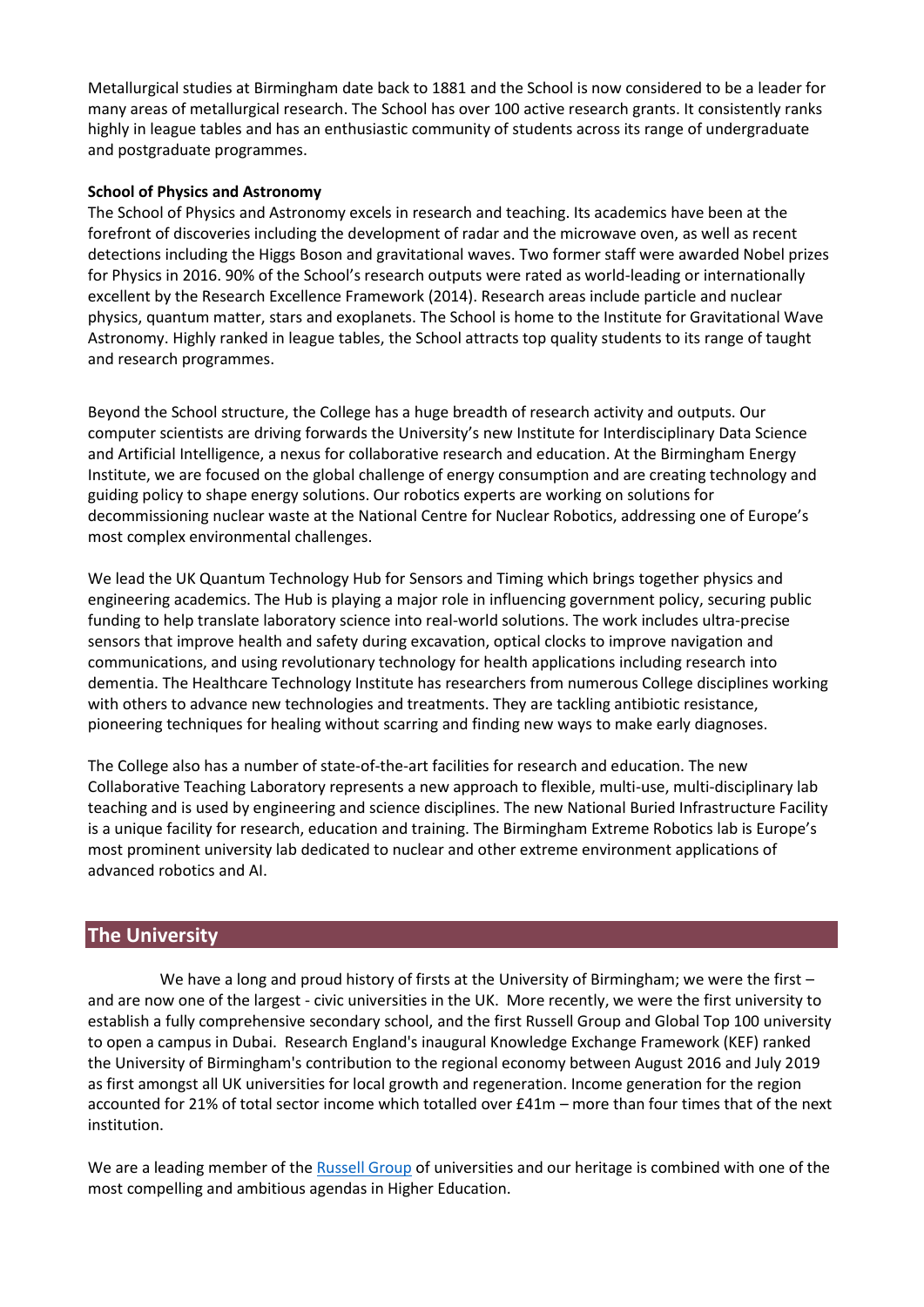With more than 8,000 staff, 38,000 students and 300,000 alumni across the globe, we think, recruit, and compete worldwide. Ranked in the top 100 universities globally and the top 25 in all domestic league tables, the quality of what we do at Birmingham is widely recognised.

As the first civic university, we remain committed to working with a wide range of stakeholders from a variety of backgrounds. Thus, we take equality, diversity and inclusion seriously and recognise that such work will never be complete. Therefore, we are particularly interested in working with those that are committed to helping us improve society and the university in this area. We are highly ambitious and work collaboratively to deliver our agendas.

More information about the University is availabl[e here.](https://www.birmingham.ac.uk/university/index.aspx)

# **Global Outlook**

The University has a significant international presence. Birmingham was one of the founding partners of, and remains highly active in, th[e Universitas 21 global](http://www.universitas21.com/) network of research intensive universities. In China, we have developed a broad range of activities, including a signature collaboration with the Guangzhou Municipal Government, and have well developed research collaborations in many parts of the country; we also have a dedicated China Institute to further these partnerships. Having established ourselves in Dubai, we are about to open a landmark new campus to house our growing staff and student population. As a global university with a civic outlook, we are committed to contributing to UAE society – as a leading provider of education and through our research strengths.

Our decade of partnerships with key Brazilian institutions through our Brazil Forum has helped to advance research into sustainable cities, communicable diseases and smart transportation. In North America, the University has a major collaboration with the University of Illinois at Urbana Champaign underpinned by a flourishing network of faculty-to-faculty relationships. In partnership with Siemens we are combining digital sensor and analytics technologies, artificial intelligence, decentralised energy generation and storage plus renewable energy and concepts that help change users' behaviour, to transform the University's Edgbaston and Dubai campuses into the world's [smartest global campus](https://www.birmingham.ac.uk/university/building/smart-campus/index.aspx), creating a 'Living Lab' where research, teaching and learning all benefit from access to new data and connectivity. More information about our strategic global engagements and international research focus can be found on our [website.](http://www.birmingham.ac.uk/International/global-engagement/index.aspx)

# **Investing for the future**

At Birmingham, we have a clear vision, ambitious leadership, world-leading academic strengths, and a secure financial base. With an annual turnover exceeding £650 million, we use our financial strength to invest in the intellectual and physical future of the University. Our £1 billion estates plan is well underway and our staff, students and wider community are already benefiting from a number of signature buildings, including a best-in-class library, a showpiece sports centre, a major new Teaching and Learning Building, The Exchange city-centre hub, a spectacular School of Engineering, a state-of-the-art student services hub, an extensive addition to the University Business School, a stunning Green Heart parkland area at the centre of our campus, a modern Hotel and Conference Park, a multi-award-winning Collaborative Teaching Laboratory, and a "one of its kind" National Buried Infrastructure Facility. Significant capital investment continues and further flagship developments include the Birmingham Health Innovation Campus, which will open in 2022. A virtual tour of our campus is available [here.](https://www.birmingham.ac.uk/virtual-tour/#s=pano37)

# **Exceptional Research**

The University is one of the UK's most successful institutions in terms of attracting research funding. Our research record speaks for itself; the total value of research funding won by the University in 2019/2020 was £220 million, and we are looking to double our research income by 2026. The majority of our research is internationally excellent or world leading and our global impact is apparent in a broad range of areas, from Psychology, History, and Education to Chemical Engineering. We also enjoy robust industrial partnerships. We have strengthened our commitment to tackling the issues of energy and climate change by launching the Birmingham Energy Innovation Centre at Tyseley. Part-funded by the Greater Birmingham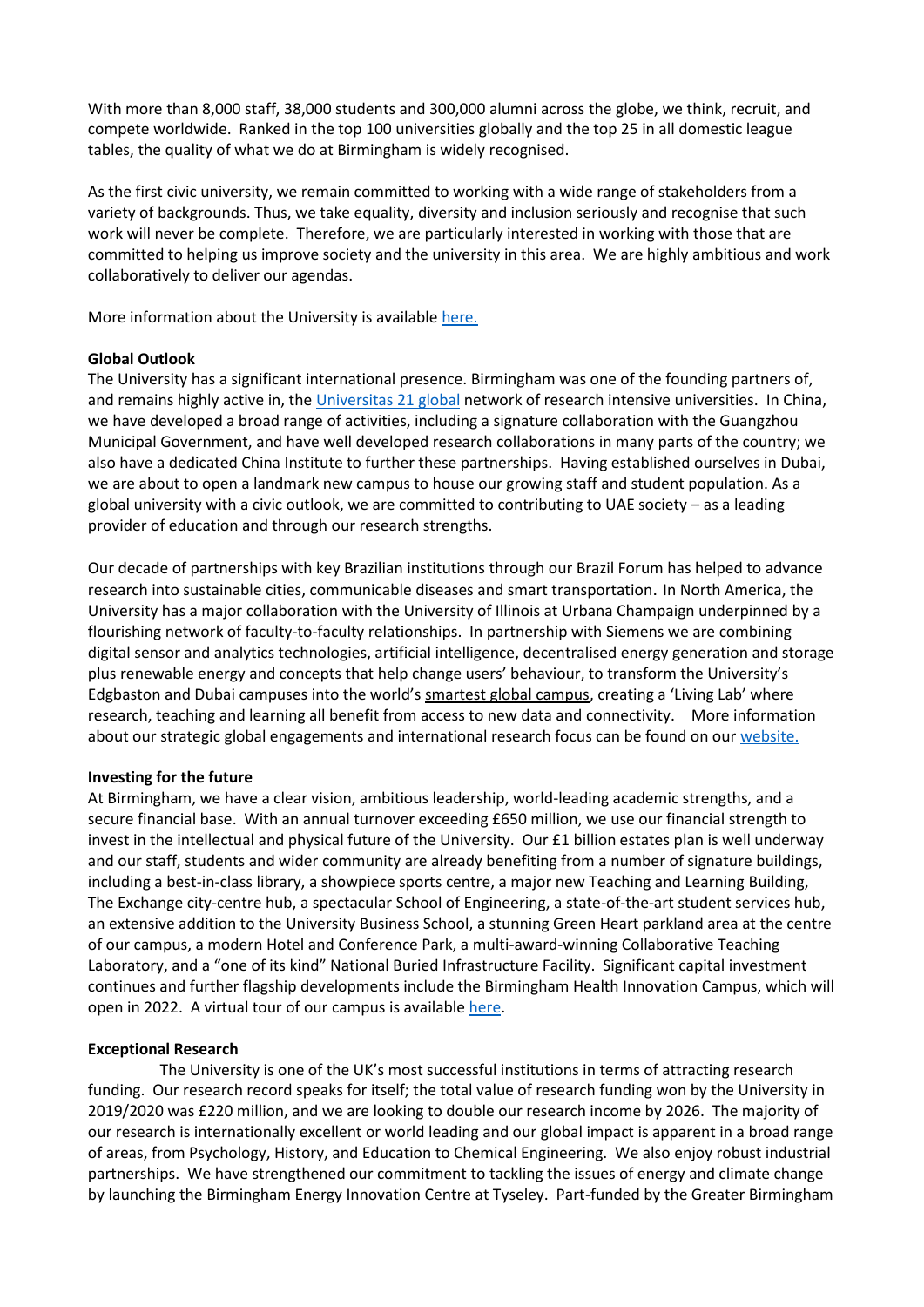and Solihull Local Enterprise Partnership (GSLEP), the Centre's cutting-edge work in waste, energy and lowcarbon vehicles will help to create a greener and cleaner ecosystem for Birmingham and the West Midlands.

# **Outstanding Students**

We have been encouraging bold, independent thinking and providing exceptional academic programmes that stretch and challenge for more than a century. We are proud of our excellent teaching which was recognised in the University's outstanding performance in the Quality Assurance Association's (QAA) Higher Education Review. Having been recognised many times over the years for the quality of our education provision, in *The Graduate Market in 2021* we achieved first place on the list of universities most frequently targeted by top employers seeking to recruit graduates. The *Guardian University Guide 2021* ranked us 11th in the UK for employability while we were placed  $85<sup>th</sup>$  in the world for employer reputation in the 2021 QS World University Rankings.

We understand that every student is individual with a unique learning style, and have invested in the latest learning facilities and technologies. As a result, we attract students with the finest academic credentials. Year on year, applications for our undergraduate places are growing rapidly and more impressively than they are nationally or for comparable universities. We are committed to delivering a first-class experience for our students in every aspect of their university life.

# **Sport**

Sport is integral to life at Birmingham (we are regularly ranked in the top five in the UK for the quality of student sport) and we are proud to count Olympians and Paralympians amongst our current students and alumni. Our new sports development includes the City of Birmingham's first 50-metre swimming pool – an asset not only for our students and staff but for the wider community. We worked closely with partners regionally and nationally to secure the 2022 Commonwealth Games in Birmingham as well as the 2023 International Blind Sport Federation World Games. As the official partner of the Birmingham 2022 Games, we were delighted to be chosen as the venue for the Hockey and Squash events and that our Student Vale facilities will be used as one of the competitors' villages.

# **Structure**

The University structure comprises five Colleges - [College of Life and Environmental Sciences,](https://www.birmingham.ac.uk/university/colleges/les/index.aspx) [College of](https://www.birmingham.ac.uk/university/colleges/mds/index.aspx)  [Medical and Dental Sciences,](https://www.birmingham.ac.uk/university/colleges/mds/index.aspx) [College of Engineering and Physical Sciences,](https://www.birmingham.ac.uk/university/colleges/eps/index.aspx) [College of Social Sciences,](https://www.birmingham.ac.uk/university/colleges/socsci/index.aspx) and [College of Arts and Law](https://www.birmingham.ac.uk/university/colleges/artslaw/index.aspx) – each with a distinctive identity and areas of renown. Each Pro-Vice-Chancellor and Head of College is a member of the University Executive Board (UEB).

# **Equality, Diversity and Inclusion**

A diversity of perspectives and lived experiences is key to the exchange of ideas, innovation and debate that is at the heart of our academic mission. The University is committed to a programme of activity to increase its diversity, address under-representation at all levels and remove the structural barriers that can prevent the achievement of individual potential. We strive to create an organisational culture in which issues of equality, diversity and inclusion are central and where understanding these issues is a key competency for all of our staff and students.

We support flexible and hybrid working.

Find out more about our work to promote equality, diversity and inclusion: <https://intranet.birmingham.ac.uk/equality>

# **The City of Birmingham**

Birmingham has undergone a major transformation in the last decade. A city of historical interest and contemporary vision, it has a rich and diverse community that creates a vibrant and exciting place to live and work.